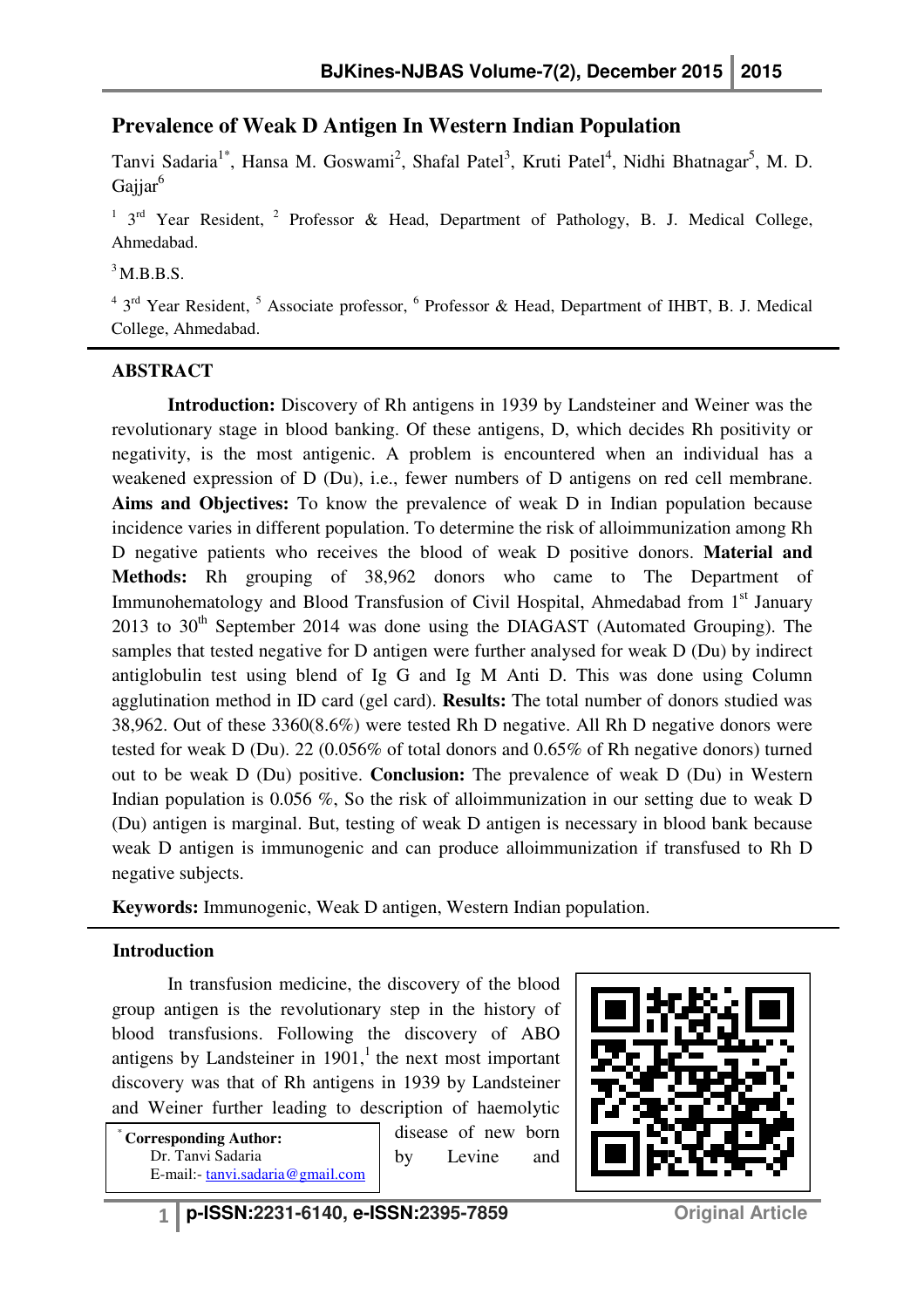Stetson<sup>2</sup>.

 Genetically Rh system is one of the most complex blood group systems in humans. The Rh gene lies on chromosome number 1 and is carried in group of three  $3$ . The Rh locus is composed of two highly homologous genes: the RHD gene, which encodes the D protein, and RHCE gene, which encodes the c, C, e and E proteins<sup>4</sup>. 6 alleles have been identified (c, C, e, E, d, D) as against only 5 antigens (c, C, e, E, D), d being an amorph gene<sup>5</sup>. Among these, D is the most immunogenic. Consequently, D often is called the Rh antigen, and the individuals who possess Rh D antigens are known as Rh +ve and those who lack Rh D antigens are typed as Rh-ve.

Rh D antigen consists of mosaic of at least 9 epitopes (epD1-epD9) $<sup>6</sup>$ . Recent work has</sup> suggested the presence of a minimum of 30 different epitopes distributed along the extracellular portions of Rh D protein<sup>7</sup>. Thus a change in amino acid sequence of Rh D may not ablate the entire D antigen but can cause epitope loss, giving rise to variant forms of D antigen. Most common of them are Weak D, Partial D and DEL phenotype.

 "Weak D" RBCs demonstrate reduced quantities of D antigen. As a result, weak or no agglutination reaction is demonstrated by these RBCs with anti D reagents at the immediate spin phase. About 0.1 to 2 percent of white Caucasians have this Rh phenotype $8$ . Missense mutations observed in the alleles of all weak D type have been demonstrated to be the probable cause for the reduced antigen D expression in these cases<sup>9</sup>.

## **Materials and Methods**

This study was conducted in our Tertiary Care Teaching Centre, Ahmedabad from 1<sup>st</sup> January 2013 to  $30<sup>th</sup>$  September 2014. During this period, a total of 38,962 donors came to our blood bank. As a routine protocol, Rh typing was done for all these donors. Those who tested negative for Rh D antigen were further subjected to weak D testing.

 Routine Rh typing was done in DIAGAST using principle of Erythrocyte Magnetized Technology. Groupa 2 Lys kit was used in DIAGAST. Groupa2lys plate contains wells which are coated with anti A, anti B, anti D which is Ig M monoclonal. Antisera used for Rh typing were antiD1 (IgM) and antiD2 (blend of IgM and IgG).

 Weak D testing of all negative donors was done in ID card (gel card) using indirect antiglobulin test. 50ul of 1% suspension of donors' red cells was added to microtube of an ID card labelled with donor unit number. To this microtube 25ul of D2 (blend of IgG and IgM) was added. Then ID card was incubated in dry incubator at 37 C for 15 minutes and centrifuged for 10 minutes in ID centrifuge.

 For the interpretation of result, if red cells settle to the bottom of microtube then it is weak D negative. In weak D positive sample, red cell agglutinates are trapped in gel matrix.

## **Results**

 A total of 38,962 donors were studied. Among these 3360 (8.6%) were tested to be Rh negative. All the Rh negative samples were subjected to weak D testing. Of the 3360 samples that tested to be Rh D negative, 22 (0.056% of total donors and 0.65% of Rh negative donors) turned out to be weak D (Du) positive.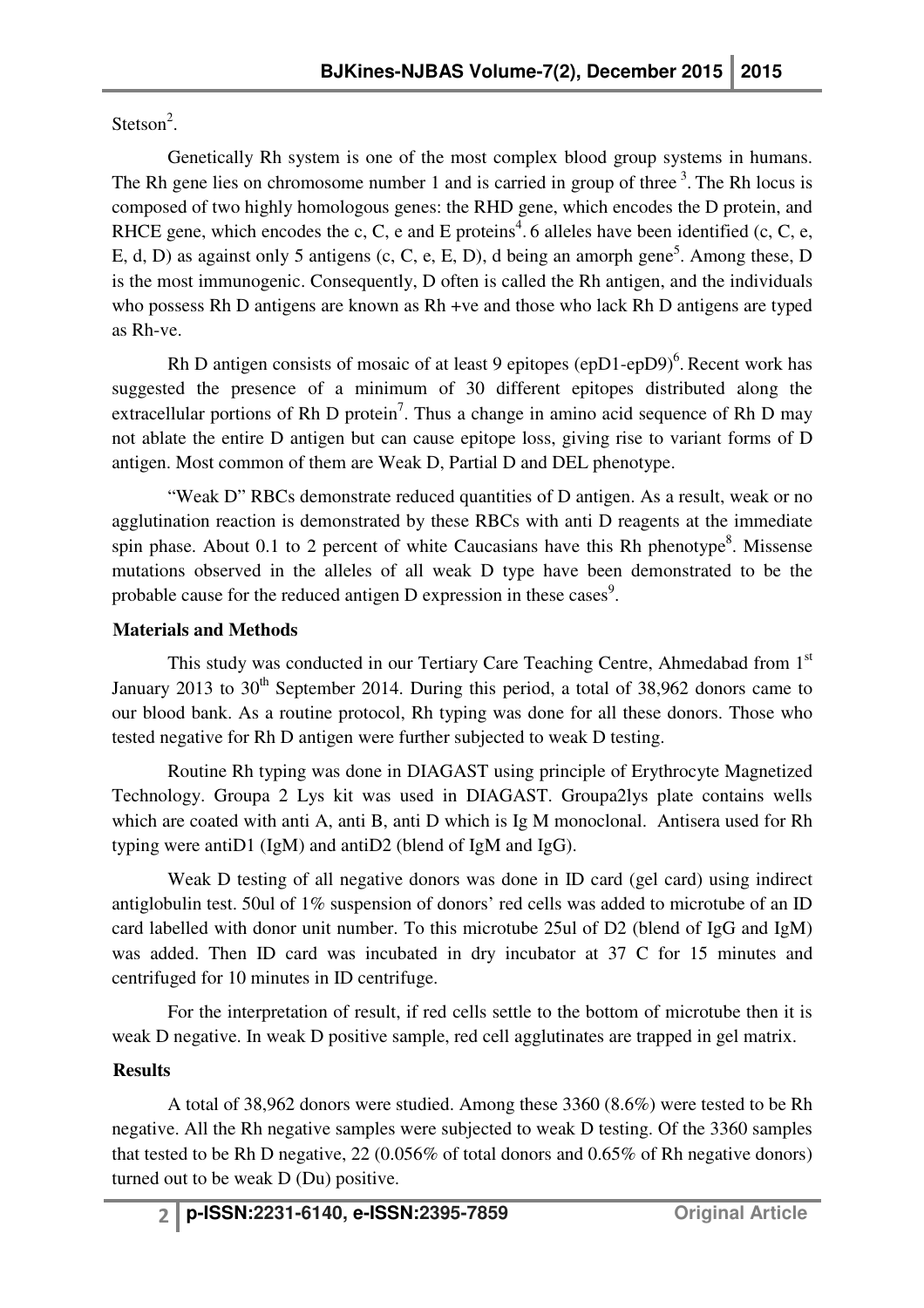



**Image-2 Chart showing Prevalence of weak D positive donors among Rh negative** 



#### **Discussion**

 In our study weak D variant was detected in about 0.056% of total donors. Our hospital, being a major tertiary care centre of the country, caters to a population covering large geographical areas and therefore our results can be considered as representative of the western Indian Population.

|                                         | <b>Present</b><br>study | Study done by R.N.<br><b>Makroo and Vimarsh</b><br>Raina. <sup>[10]</sup> |
|-----------------------------------------|-------------------------|---------------------------------------------------------------------------|
| Prevalence of Rh negative donors        | 8.6%                    | $7.2\%$                                                                   |
| Prevalence of weak D among total donors | 0.056%                  | $0.01\%$                                                                  |

#### **Table 1: prevalence of weak D antigen in different study**

 Prevalence of weak D is slightly higher in our study compared to study done by R. N. Makro and Vimarsh Raina<sup>10</sup>, showing  $0.01\%$  of total donors, probably because of use of column agglutination technology which is more sensitive than tube technique.

 Rh system is the most complex of all blood group systems. New discoveries relating to RHD gene and its variant phenotype have challenged the way that D status is assigned to both blood donors and recipients. The weak D has been the subject of many studies ever since it was identified. RBCs that react with anti D only after extended testing in the AHG phase are called weak D.

 The number of samples classified as weak D depends on the characteristics of the typing reagent<sup>11</sup>. The improved sensitivities of anti D sera have decreased the prevalence of weak D phenotypes. The prevalence also varies from region to region. We reported weak D in 0.056% of our donor population. Slightly lower values have been reported in Korean study and higher values have been reported in Caucasians $^{12, 13}$ .

 The main concern about this Rh phenotype arises due to the risk of alloimmunization among the recipients. Since, the "D" antigen is highly immunogenic; donors with the weak D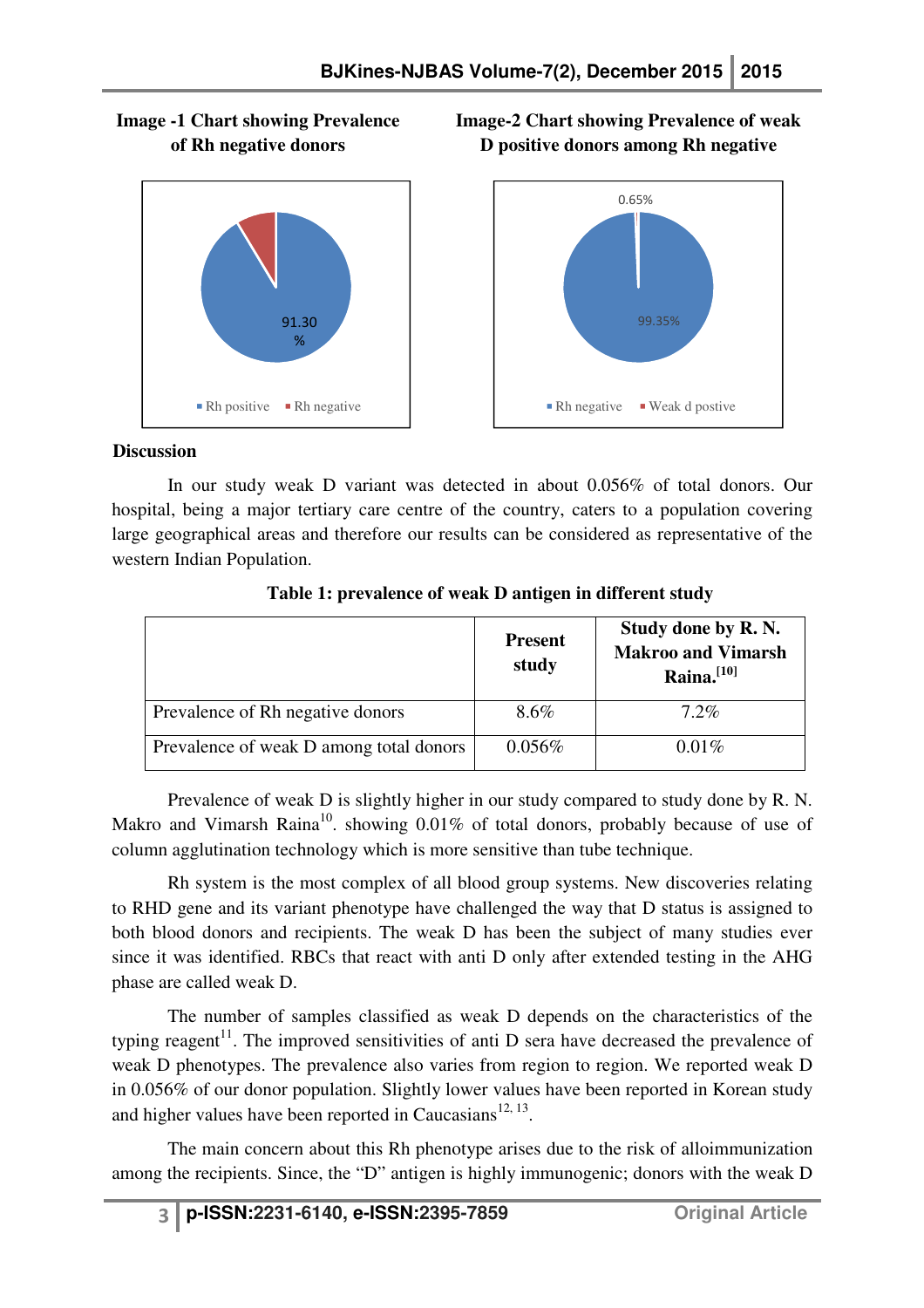phenotype are designated Rh positive. The patients with weak D phenotype are considered Rh negative.

Rh negative mother with weak D foetus must receive Rh immunoprophylaxis $^{14}$  as passage of weak D red cells from foetus to mother may cause sensitization.

## **Conclusions**

 The prevalence of Rh D negativity in our setting is estimated to be about 8.6% and that of weak D antigen is 0.056 % that is very small. Several research studies proved that weak D antigen is immunogenic and can produce alloimmunization if transfused to Rh D negative subjects.

 So however, the risk of alloimmunization in our setting due to weak D (Du) antigen is marginal study of Rh D negative patients with weak D alleles who have been exposed to Rh D positive RBCs is needed to quantify the absolute risk of sensitization.

## **References**

- 1. Makroo RN. Compendium of transfusion medicine: Blood Transfusion React. 2009; 2:337.
- 2. Levine P, Vogel P, Katzin EM, Burnham L. Pathogenesis of erythroblastosis fetalis: Statistical evidence. Science 1941; 94; 371-2.
- 3. Rouillac C, Gane P, Cartron J, Le Pennec PY, Cartron JP, Colin Y. Molecular basis of the altered antigenic expression of RhD in weak D(Du) and RhC/e in RN phenotypes. Blood 1996; 87:4853-61.
- 4. Mouro I, Colin Y, Cherif-Zahar B, Cartron JP, Le Van Kim C. Molecular genetics basis of human rhesus blood group system. Nature Genet 1993; 5:62-5.
- 5. Westhoff CM. The structure and function of the Rh antigen Complex. Semin hematol 2007; 44:42-50.
- 6. Lomas C, McColl K, Tippett P. Further complexities of the Rh antigen D disclosed by testing category DII cells with monoclonal anti-D. Transfus Med 1993; 3; 67-9.
- 7. Jones J, Scott ML, Voak D. Monoclonal anti-D specificity and Rh D structure: Criteria for selection of monoclonal anti-D reagents for routine typing of patients and donors. Transfus Med 1995; 5:171-84.
- 8. Flegel WA, Denomme GA, Yazer MH. On the complexity of D antigen typing: A handy decision tree in the age of molecular blood group diagnostics. J Obset Gyanecol Can 2007; 29:746-52.
- 9. Wagner FF, Gassner C, Muller TH, Schonitzer D, Schunter F, Flegel WA. Molecular basis of weak D phenotypes. Blood 1999; 93; 385-93.
- 10. R. N. Makroo, Vimarsh Raina, Mohit Chowdhry, Aakanksha Bhatia, Richa Gupta, and N.L. Rosamma, Weak D prevalence among Indian blood donors, Asian J Transfus Sci. 2010 Jul; 4(2): 137–139.